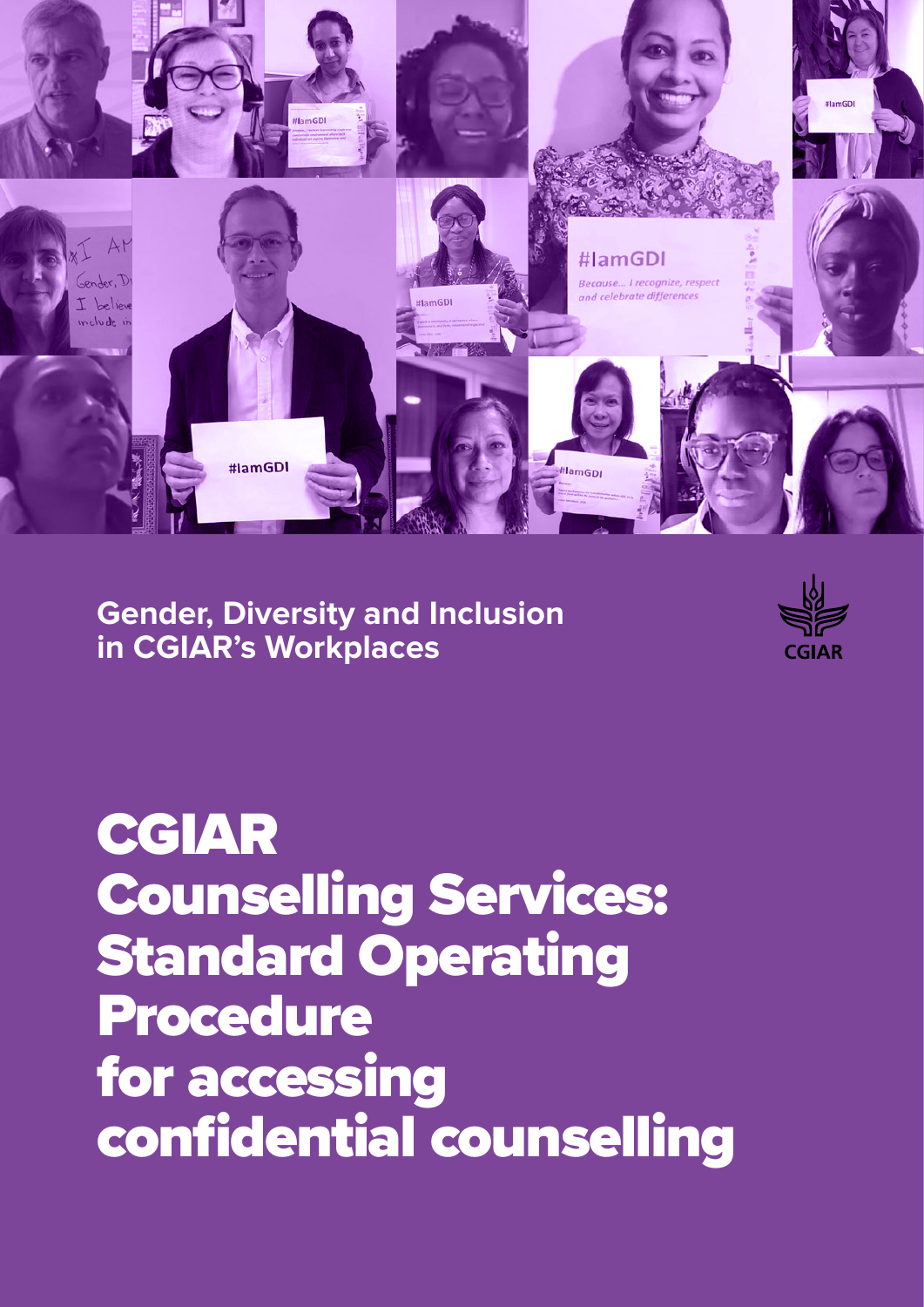### Introduction

The CGIAR Counselling Service is a professional, confidential and free service, which is available for a limited time period, to all CGIAR Staff worldwide, to support them during this difficult time of COVID-19.

CGIAR's Gender, Diversity and Inclusion (GDI) Function has sponsored 700 hours of Counselling, available as a shared resource to all Staff across the System.

The service provides one-to-one counselling and group specialist assistance on a range of personal, family, social, psychological and mental health issues in a non-judgmental and open manner. It also provides a range of wellbeing, resilience and mental health advice and information. Counselling is available in English, French, Italian, German, Dutch, Spanish and Arabic.

This CGIAR Counselling support may be especially helpful for Staff with caregiving responsibilities, who are struggling with the pressures of juggling the care of children with working from home for extended periods, those who are experiencing isolation in lockdown, and those who may be under very high levels of job stress during the pandemic. This confidential source of support is also available to anyone who may be experiencing domestic violence.

This service is independent of the CGIAR Counselling Roster, which is another information-only resource made available for Centers/Alliances to consider as part of their Employee Assistance Programs.

**The CGIAR Counselling Service is being sponsored for a limited period by CGIAR's Gender, Diversity and Inclusion Program. It is free of charge and completely confidential.**

### The Counselling Service Team

The Counselling Service is outsourced to The Rome Institute, which is a highly experienced organization used by a number of UN agencies for counselling services.

The Rome Institute is a group of independent practitioners, working as professional counsellors, trainers, mediators and coaches with extensive experience helping individuals and groups with personal and work-related issues. The Counsellors diverse international and United Nations (UN) System experience. They have supported humanitarian and development staff all over the world in both Field and Headquarters locations. They are experts in dealing with stress, team dynamics, relationship issues, interpersonal communications, meaning and motivation, critical incidents and personal and work transitions.

The counsellors of the Rome Institute - Petra Miczaika, Lindsey Anderson, Jim Striker, Ronit Atlan, Henriette De Vries, Sorah Broder, Vicki Owens, Rahel Goenner and Celeste Rivera - are available to meet with staff by videoconference or phone.

**Services are private and confidential. The Rome Institute Counsellors will not share any personal information with CGIAR.**